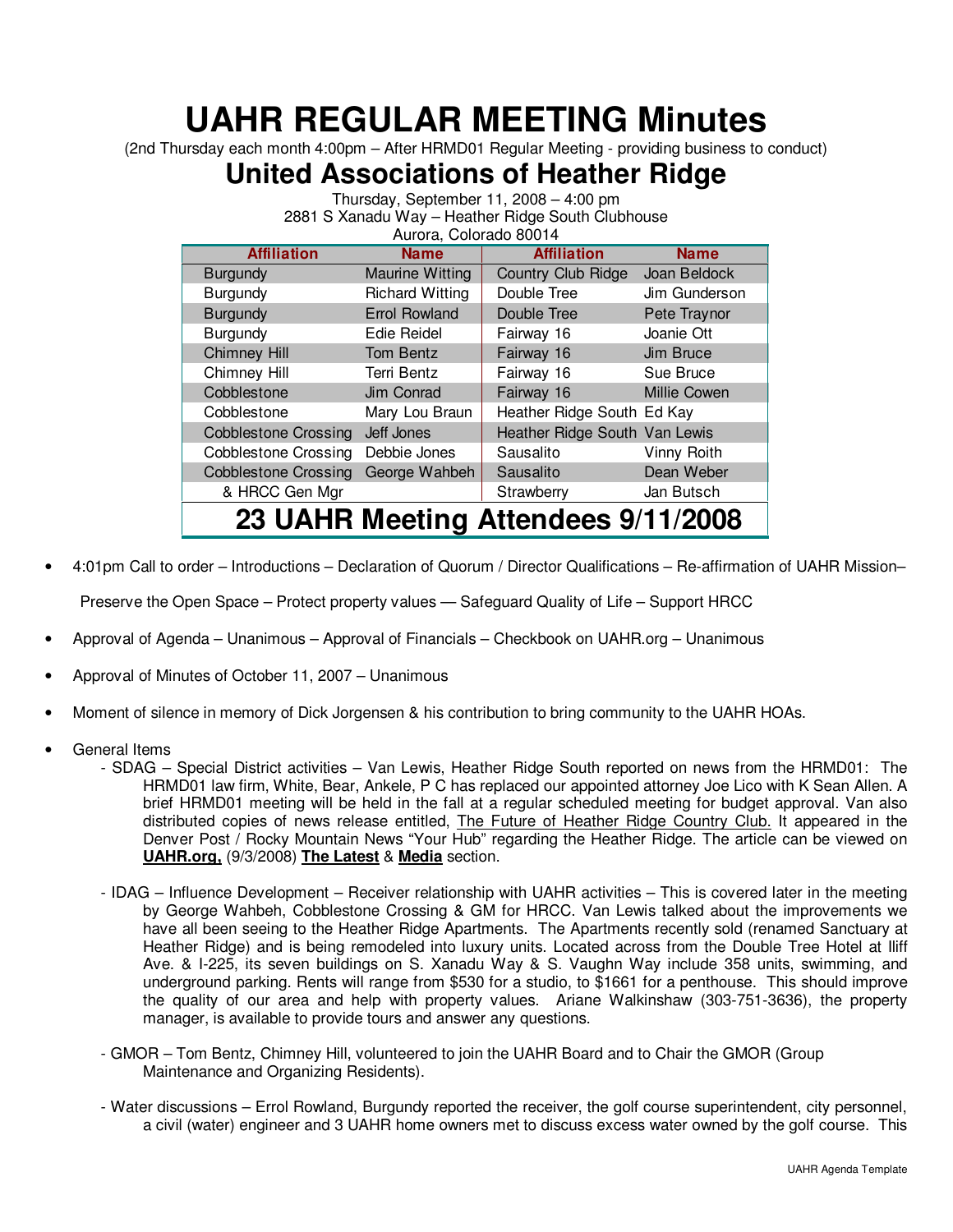preliminary meeting was to investigate possibilities and to determine if there is common ground for further discussions regarding this excess. It was determined that once the property is sold, further talks may occur.

- Boundary Issue for all communities around golf course Van Lewis, Heather Ridge South brought up the subject of golf course / HOA property line discrepancies. It was agreed this discussion could be addressed with a new owner at a later time.
- RTD candidates for election Joanie Ott, Fairway 16 reported she would attend the **RTD Meet the Candidates** hosted by Heather Gardens on Wednesday, September 17<sup>th</sup> 1:00pm – 2:30pm in the Blossom Banquet Room (Community Center – Clubhouse Bldg—2888 S Heather Gardens Way – 303-751-1811). Joanie urged each UAHR HOA to have someone represented at the meeting. She said this is a very important election especially with I-225 Corridor and the planned light rail Iliff Station. Joanie said some of the candidates have questionable credentials and past performance. She suggests this is a very important issue and is available for Q&A at 303-755-3119. She also will have a report for us after the 9/17 meeting that will be emailed to each UAHR rep and posted on the UAHR website.
- Golf Course Management/Ownership update We are fortunate that a UAHR member George Wahbeh, Cobblestone Crossing, has been selected as the new HRCC General Manager. He begins work tomorrow. George was hired by receiver Cordes and Company to run the day to day operation at Heather Ridge Country Club. George is seasoned and experienced golf manager with vast experience at many golf courses in Colorado, in the private, public and military sector. George has had the privilege to work with world renowned golf course architect Jim Engh and the city of Castle Rock with building Red Hawk Ridge Golf Club. George said ". . . not too many pros get a chance to have a hand in building a golf course, what a learning experience." George is a trusted friend to the existing HRCC membership and will be instrumental in rebuilding the membership. He said, "We will be contacting the old members and letting them know that we are under new management. This will be accomplished by word of mouth from the existing members to previous members, advertising in the different HOA monthly newsletters and local golf publications. We need to unite and make the Heather Ridge an inviting place for all, old members, new members residents of the golf course and guests. We live here, let's play here, and bring Heather Ridge back to the way it use to be." George continued, "UAHR neighbors are welcome to walk on the golf course before 7:00am and after 7:30pm in the spring and summer months, but to please treat the facility with respect and courtesy and be watchful for golfers. George is also asking neighbors to be observant for vandalism and misuse on the golf course and to report it to the golf shop as soon as possible. Children are not allowed to be on the golf course with out a responsible adult. This is for their safety. UAHR members are welcome to play golf at Heather Ridge after 12:00 pm the green fees will be \$ 35.00 this includes a golf cart. So come and play, eat or just hang out and enjoy the place that we all love." The UAHR board and each HOA representative urge the community to start using the facility for golf, having breakfast, lunch and beverages.
- Ed Kay suggested he and Van Lewis work up a Promotional Flyer to distribute through out. Tom Bentz agreed to contact each HOA for the purpose of getting the neighborhoods to actively participate in the HRCC. The group agreed to budget \$200- toward this effort.
- No other business was brought up for discussion The next UAHR meeting will be on the 2nd Thursday each month 4:00pm – After HRMD01 Regular Meeting - providing business to conduct. (The last meeting was 11 months ago)

| <b>UAHR Board</b> | <b>HOA</b>                        | <b>Name</b>          |             | <b>Phone (303)</b> | <b>Email</b>                   |
|-------------------|-----------------------------------|----------------------|-------------|--------------------|--------------------------------|
| gmor@uahr.org     | Country Club Ridge                | Joan Beldock         |             | 752-4940           | joanbel@com cast .net          |
|                   | Cobblestone                       | Mary Lou Braun       |             | 337-7142           | MaryBraun8@aol.com             |
|                   | Country Club Ridge                | Lee A Eldredge, CPA  | Treasure    | 873-9783           | eldredgeassociatesinc@juno.com |
|                   | Cobblestone Crossing Jane S Klein |                      | Secretary   | 306-7018           | JaneKlein@comcast.net          |
|                   | Heather Ridge South               | Van Lewis            | SDAG.       | 550c1362           | van@vanlewis.com               |
|                   | Fairway 16                        | Ed Oswald            | ID AG.      | 750-9920           | oswald59@misn.com              |
|                   | Chimney Hill                      | Tom Bentz            | <b>GMOR</b> | 752-1898           | puttn4par@m sn.com             |
|                   | Sausalito                         | Vinny Roith          | VP.         | 745-9805           | vinnyjazz@aol.com              |
|                   | <b>Burgundy</b>                   | <b>Errol Rowland</b> | President   | 337-3458           | errol@uahr.org                 |

• 5:03pm Adjourn